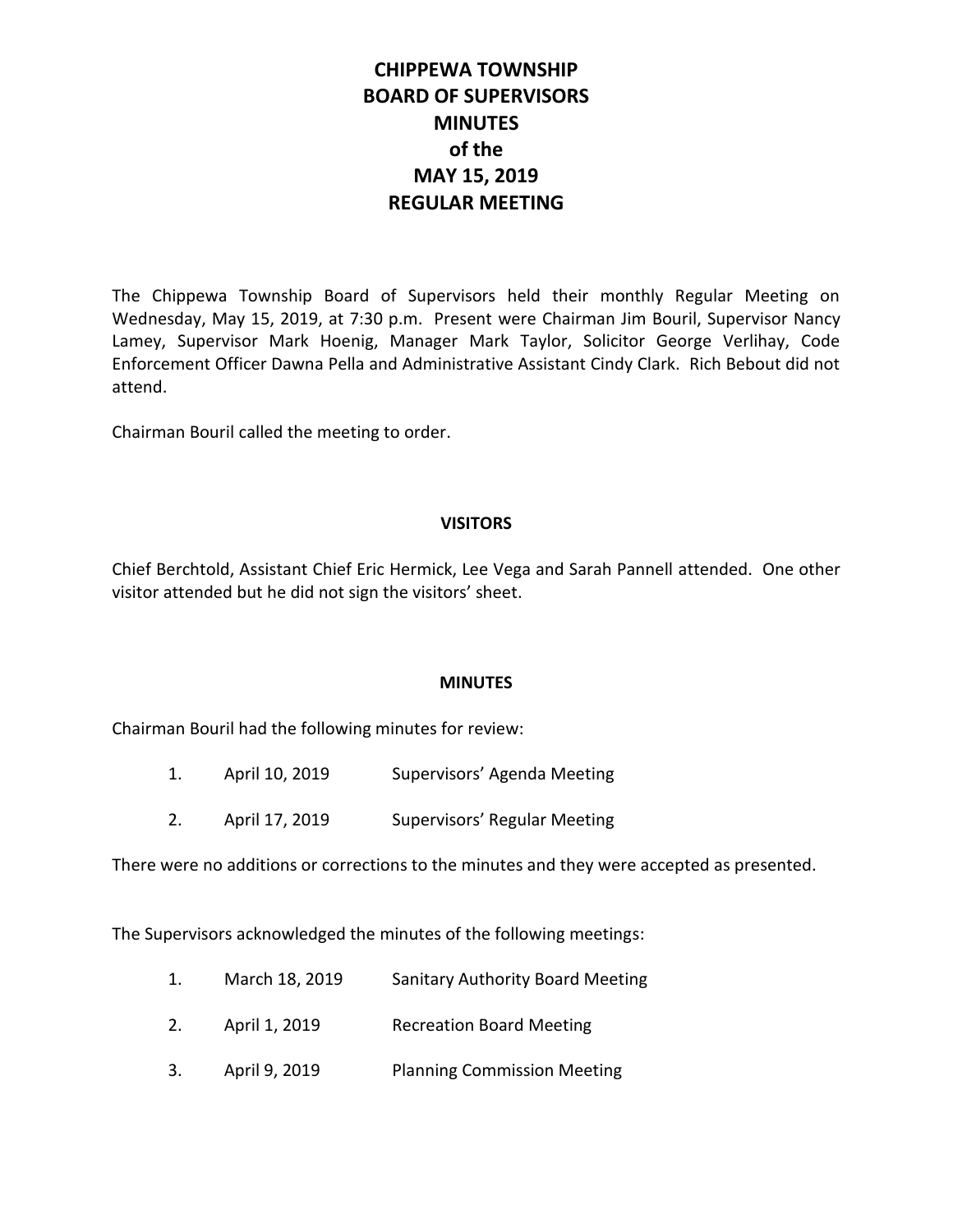#### **ITEMS TO BE ACTED ON**

1. Dampman/Syka Subdivision:

Manager Taylor explained that this property is across from the 19<sup>th</sup> Hole on Blackhawk Road. It is a lot line adjustment that the Planning Commission reviewed and approved with no contingencies. It is ready to be approved.

**MR. HOENIG MOVED TO APPROVE** the lot line adjustment. Ms. Lamey seconded the motion and with no further discussion, the motion carried.

#### **REPORTS**

Chairman Bouril had the following April reports for review:

- 1. Financial Report
- 2. Police Department Report
- 3. Road Report
- 4. Wage Tax/OPT Report
- 5. Real Estate Tax Report
- 6. Zoning Report
- 7. Code Enforcement Officer's Report
- 8. Fire Report

## **MANAGER'S REPORT**

Manager Taylor had the following items listed on the agenda for discussion:

1. Repository of Unsold Property – 57-122-0191.002:

The Supervisors had been given information on this prior to the meeting. This deals with property and unpaid taxes. Manager Taylor explained that Justin Crocker's property abuts this property and he requested relief from paying some of the taxes when purchasing it. The Blackhawk School Board approved this. Mr. Taylor recommends allowing Mr. Crocker's request in order to get this piece of property back on the tax rolls so that the Township can receive money from it.

**MS. LAMEY MOVED** to approve Mr. Crocker's request regarding Parcel # 57-122- 0191.002. Mr. Hoenig seconded the motion and with no further discussion the motion carried.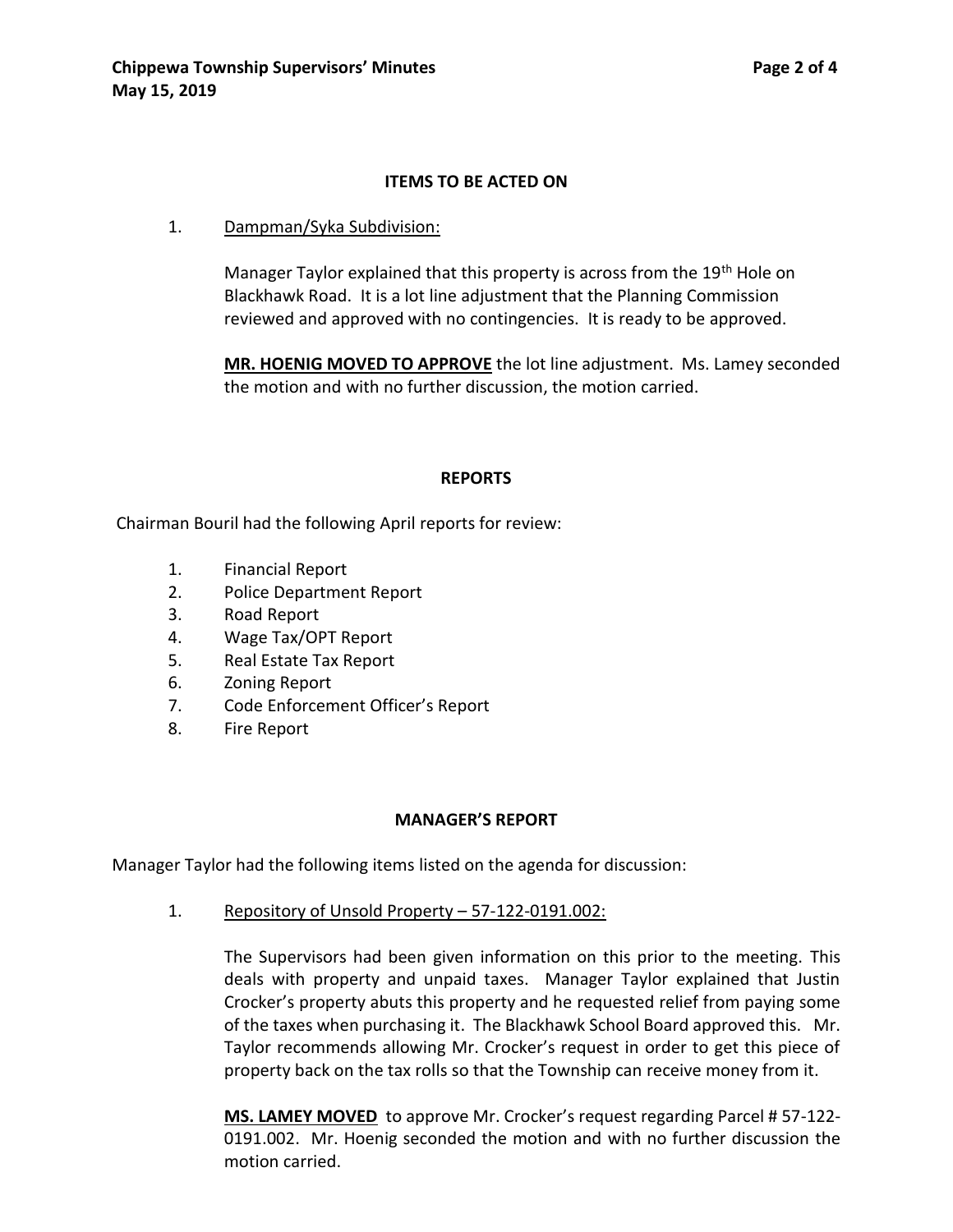#### 2. SCSI LPR Camera System Quote:

The Supervisors had been given information regarding the Security Consulting Solutions Inc. LPR (License Plate Reader) camera system prior to the meeting. He said that several people from our Township have observed how the system works and attended presentations. It would help our police officers in solving crimes. We have received quotes for Route 51 & Chippewa Towne Center Drive, Route 51/Constitution Blvd./Central Square Drive, and for Shenango Road/Central Square Drive. He said the District Attorney will pledge \$5000 from drug forfeiture funds toward the installation cost of the first intersection. There would be a 5 year deal where we share information. Manager Taylor told the Supervisors that they have now heard about this system from our Police Chief, our Assistant Chief, and our Detective and have seen how this works. He feels this will help our police force solve crimes and protect our community.

**MR. HOENIG MOVED TO APPROVE** proceeding with the SCSI LPR Camera System. Ms. Lamey seconded the motion and with no further discussion the motion carried.

## 3. Laser Fiche File Retention Software:

Manager Taylor said that we haven't been able to scan here for about two months with our present system due to upgrades needed. He said that several other municipalities use Laser Fiche File Retention Software and gave it good reviews. This would be a cloud-based system with better protection. We are required to retain certain files. He said that approval is not needed at this time as he is just updating the Supervisors on this.

## **MANAGER'S MISCELLANEOUS ITEMS**

Manager Taylor asked the police officers present to speak about the recent active-shooter training. Assistant Chief Hermick explained how the training went and said it was well-received by the school administration. The Supervisors thanked the department for continuing this training.